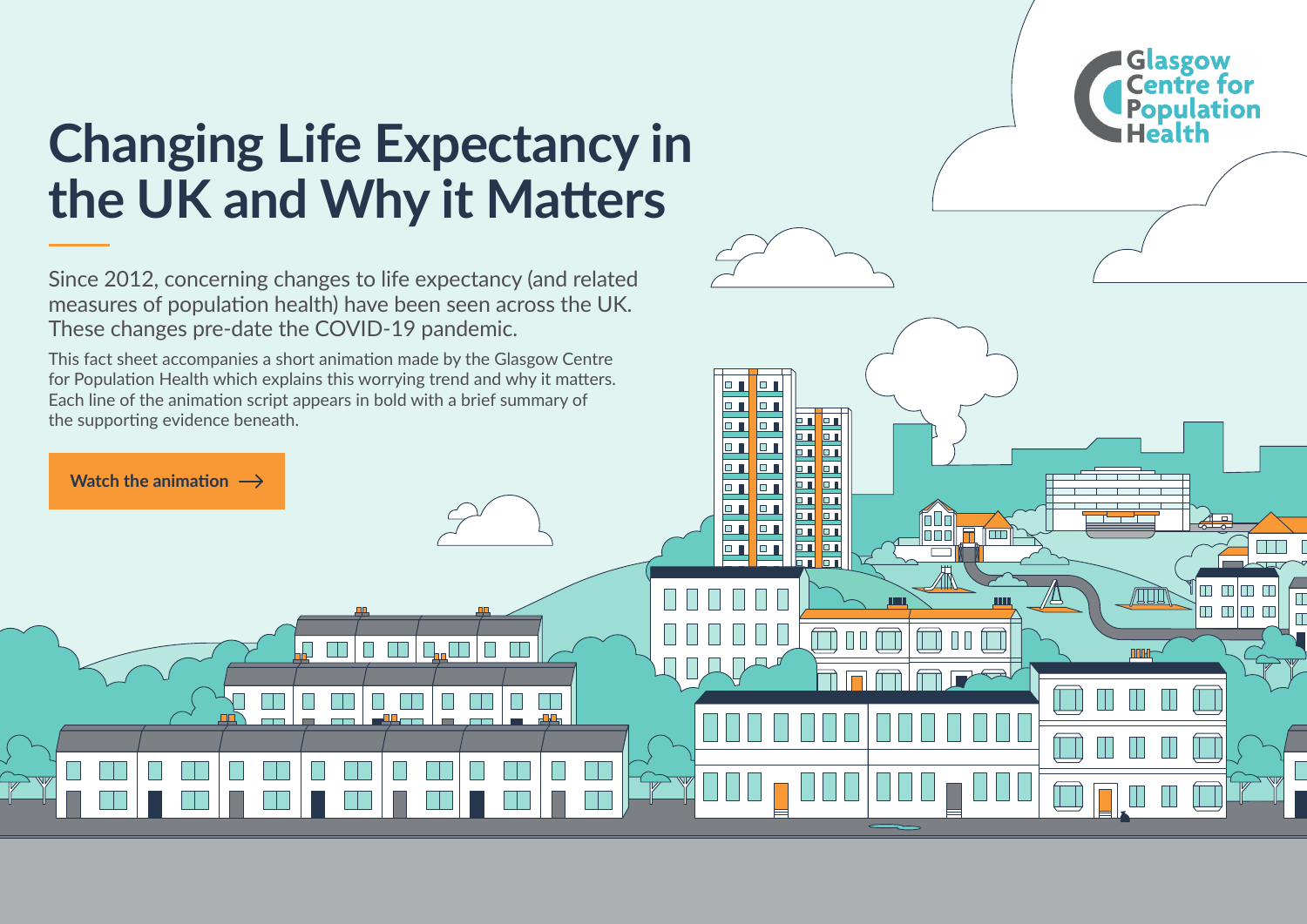#### **In a fair and wealthy society, we should all be living longer. But in the UK, life expectancy has stalled.**

In high-income countries life expectancy has increased markedly over time**2,3**. However, many studies have shown that across the UK this improvement in life expectancy and mortality rates has stalled since approximately 2012<sup>4-7</sup>. An example of this stalling is shown in Figure 1.

#### **Figure 1: Trends in life expectancy in Scotland and England & Wales 1980-2019**





#### **Life expectancy and mortality rates**

The animation refers to life expectancy, while this fact sheet references both life expectancy and (age-standardised) mortality rates. While they may sound different, they are actually very similar measures based on exactly the same data: they both provide information about the number and age of people dying in society, but are presented in different ways**1**.

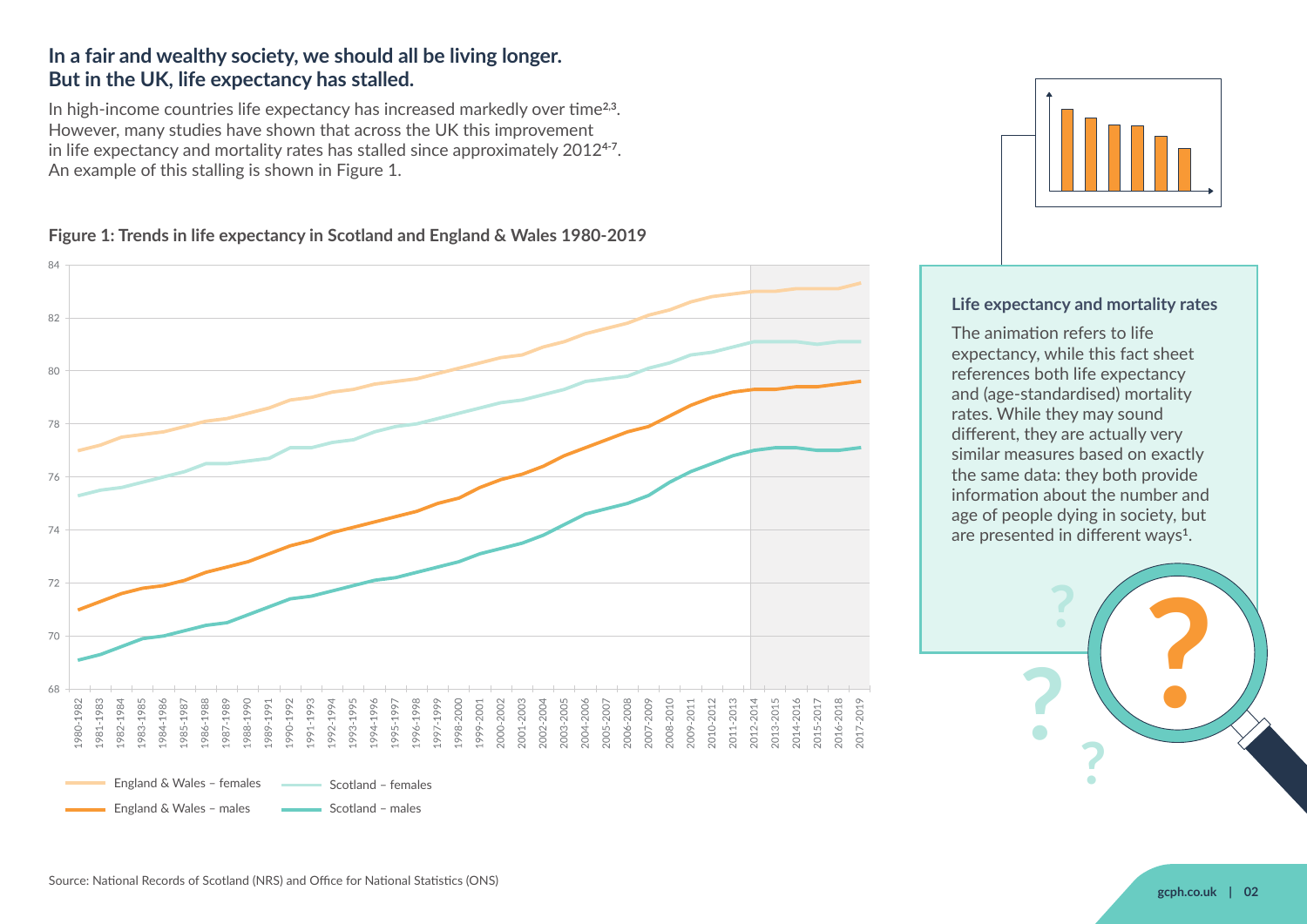#### **It's not because we've reached a 'natural' limit — it's not just an ageing population. In fact, other countries' life expectancy rates are still improving.**

Life expectancy continues to increase in other high income countries such as Japan and South Korea**5**. Furthermore the greatest changes to life expectancy have been observed in more deprived communities of the UK where life expectancy is already considerably lower than national figures, and therefore nowhere near any kind of 'natural limit'.

#### **Life expectancy is a measure of the overall health of the population. It's not personal, and it doesn't predict the future. It measures the average age that people die at every year.**

Life expectancy is sometimes misunderstood to be a prediction of how long someone born today will live. Calculated from data on the number of people in the population and the number dying at different ages, in reality it is a summary statistic of mortality that reflects the age that people, on average, are currently dying**1**.

**It's a reliable benchmark for how well society is doing.**

**Since the 1800s, life expectancy has gone up and up and up. But in the UK around 2012 — it stopped. Life expectancy plateaued. It might not sound like a catastrophe, but it shows that something fundamentally wrong is happening in society. This has only happened before at times of crisis: WW1, WW2, the Spanish Flu pandemic.**

Life expectancy is an important measure of the health of a population. In high income countries, it has improved consistently over time due to advances in society: better living conditions, public health interventions (e.g. vaccination programmes), medical advances and more. Changes to these trends are therefore a huge cause for concern. Indeed, across Europe the only major exceptions to this otherwise improving trend have been times of war, the current (COVID-19) and previous (Spanish influenza) pandemics, and particular societal crises such as what occurred in the former USSR in the 1990s<sup>2,3,8</sup>.

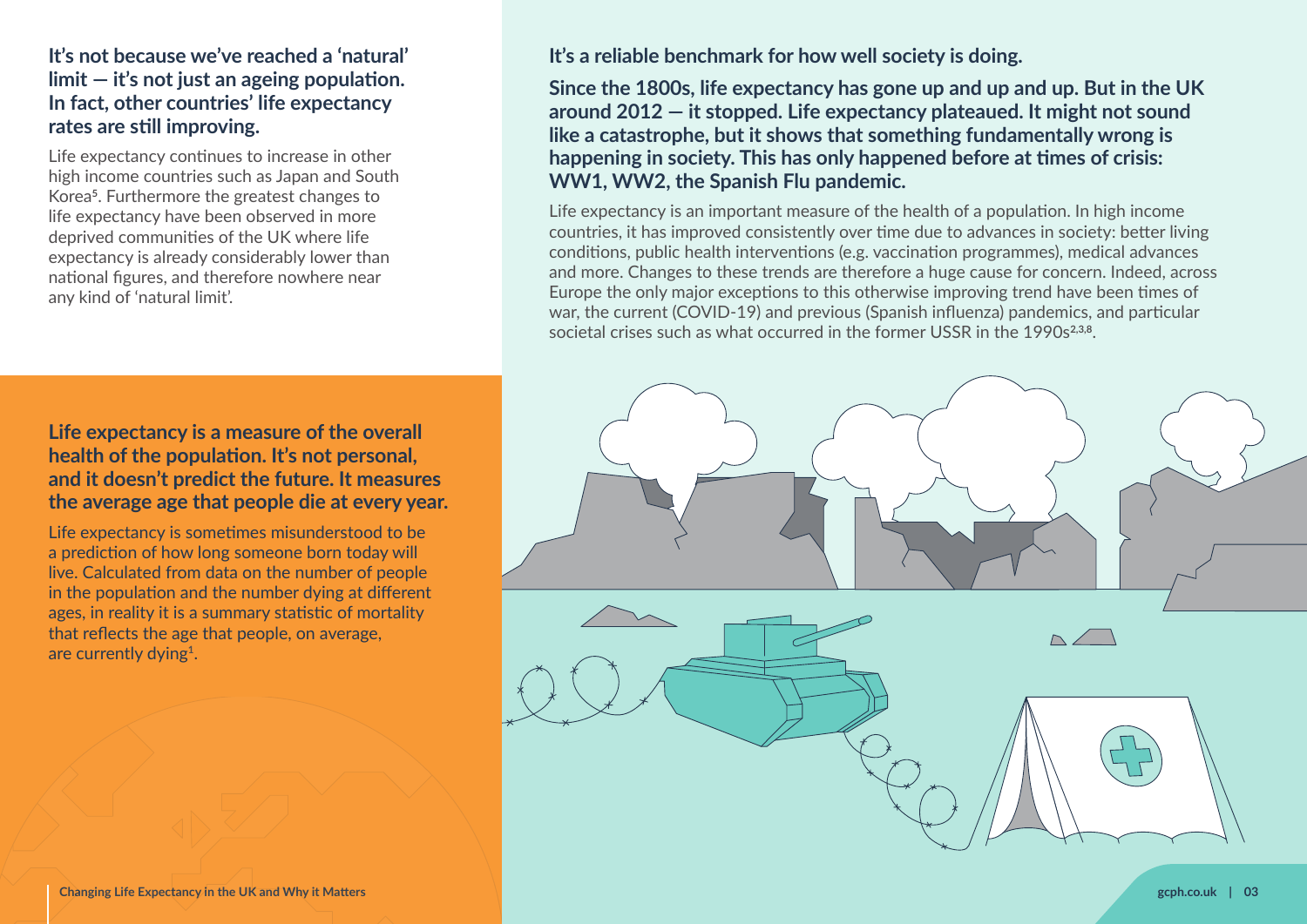## **The data show that while average life expectancy is stalling, it's actually getting worse for the least well-off.**

## **Researchers have found that this is happening all over the UK.**

Figure 2 shows not only the overall stalling of improvement in mortality rates in Scotland and England, but also increasing death rates among those living in areas categorised as the 20% most socioeconomically deprived in each country. Further evidence of this, and of the resulting widening of mortality inequalities in society, has been shown for Scotland<sup>4,6</sup>, England<sup>9</sup>, Northern Ireland<sup>4</sup>, and Wales<sup>10</sup>.

#### **Figure 2: Trends in female mortality rates: Scotland, England and their 20% most and least deprived populations**

Rolling three-year averages per 100,000 population





standardised rate

Age-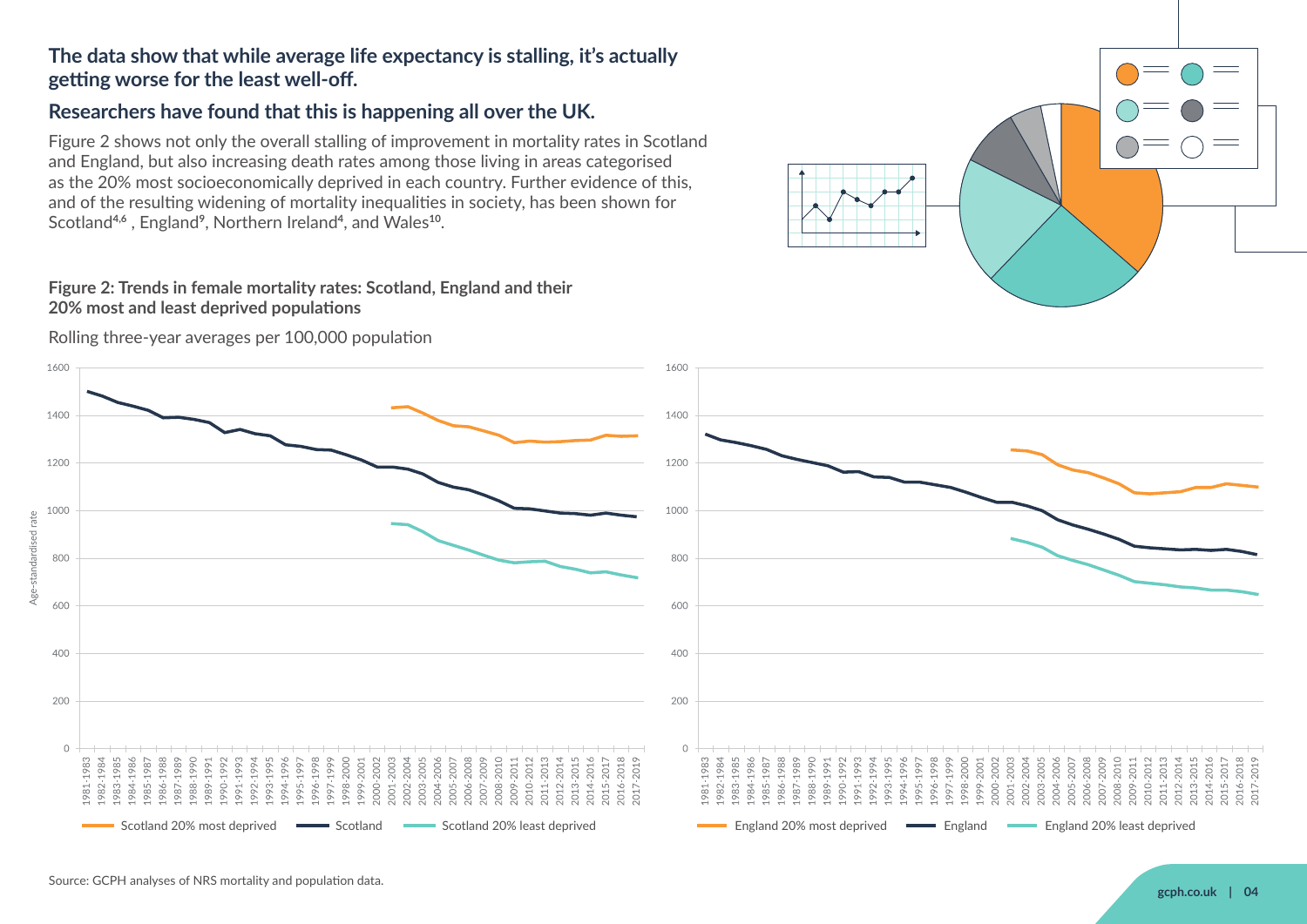#### **And it affects almost all ages, all genders, and almost all causes of death.**

Detailed 'decomposition analyses' have shown all age groups, genders and the vast majority of causes of death to have been affected by the mortality changes: this has been shown for both Scotland<sup>11</sup> and England<sup>12</sup>, as well as in other parts of the UK<sup>10</sup>.



**There is a strong body of scientific evidence to suggest that UK government austerity policies are to blame. Billions of pounds have been cut from public services and social security, leaving people without a safety net.** 

**Without support, people are swept up by a rising tide of poverty. They're dragged under by decreased income, poor housing, poor nutrition, poor health and social isolation.**

There is international evidence of the association between different types of 'austerity' policies and health outcomes**13-16**. Moreover, there is a wealth of evidence from within the UK of the adverse effects on health (and related outcomes) of the particular form of austerity implemented in the UK from 2010 onwards, first by the Conservative-Liberal Democrat coalition, and then continued under subsequent Conservative Westminster administrations. These policies initially aimed to cut c.£85 billion from public spending by 2021<sup>17</sup>, including c.£47 billion from the social security budget alone**18**. However, estimates of the final scale of the cuts vary considerably. While it seems likely that less than this amount had been cut from social security payments by 2021, the reduction still adds up to tens of billions of pounds**19,20**. Such policies impact on the population in a number of important ways:

- cutting the absolute income of the poorest and most vulnerable (i.e. those in receipt of support from the state);
- reducing (or removing) a variety of important local government services relevant to other, key, 'social determinants' of health e.g. housing, education, employment etc.;
- and impacting on levels of health and social care provided to sections of the population.

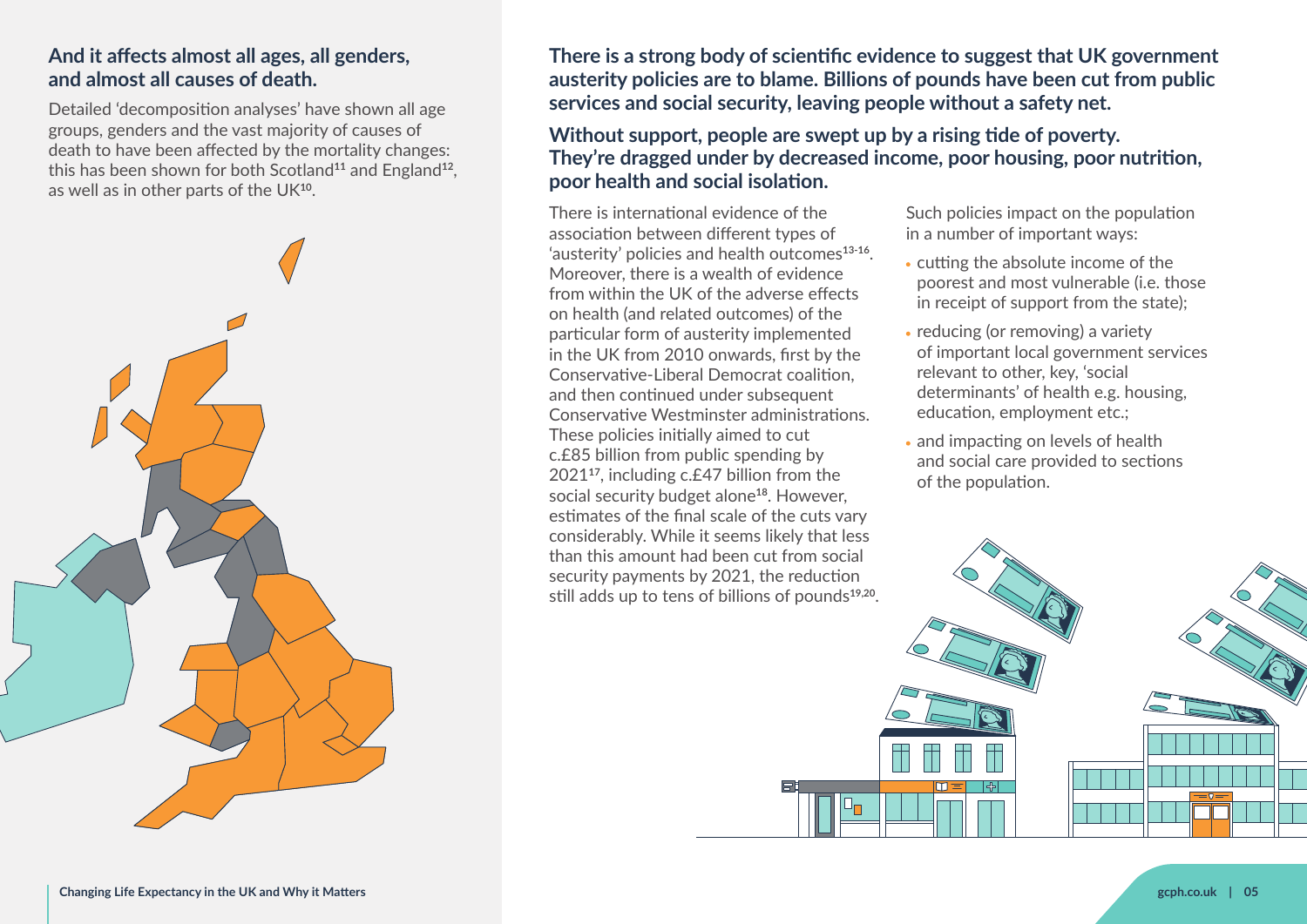Consequently different studies have highlighted impacts on population health that are consistent with well understood causal pathways between such social determinants and health outcomes.

For example, austerity has been associated with:

- increased levels of poverty, evidenced not only by trends in child and adult poverty levels**21-23**, but also in terms of associated increases in levels of homelessness**24** and the use of foodbanks**25**: the links between poverty and poor health are of course profound and well evidenced**26**;
- higher levels of stress and poor mental health**27,28**, including among certain groups of the population particularly affected by the cuts**29**; there are well established links between poor mental health and adverse physical health**30,31**;
- increased death rates at different ages**11,12**, with the role of changes to health and social care shown to be implicit for some population groups**32,33**;
- increased rates of particular causes of death, including those associated with key services such as addictions**34**;
- ultimately, changes in levels of overall life expectancy across the UK**35,36**.

It is important to note that although the COVID-19 pandemic has exacerbated these trends since 2020, the changes commenced almost a decade ago, around 2012: thus the pandemic is not the cause of the overall changes of concern.

**This tragedy is not inevitable.**

**Austerity is a choice — and we can choose to fix it. People in power need to act, to make our society more equal and equitable. Government needs to increase public spending to make sure that vital public services and the social security system can meet our needs.**

You can read a set of policy recommendations, aimed at different levels of government, which we believe are required to address the issue, here **[gcph.co.uk/life-expectancy](https://www.gcph.co.uk/life-expectancy)**.

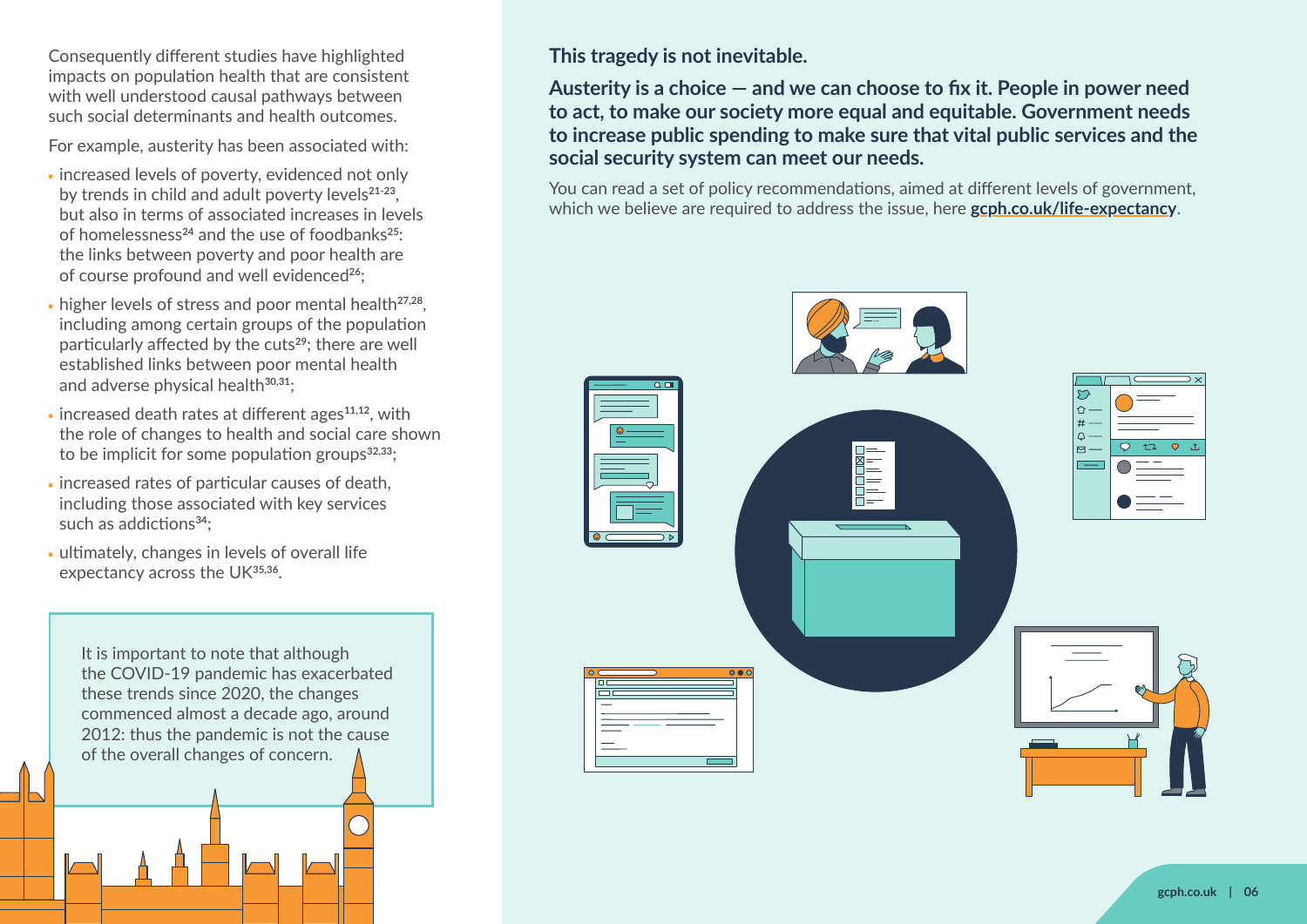# **References**

**<sup>1</sup>** For a precise definition of life expectancy, please see: Office for National Statistics (ONS). Life Expectancy releases and their different uses. [https://www.ons.gov.uk/peoplepopulationandcommunity/](https://www.ons.gov.uk/peoplepopulationandcommunity/healthandsocialcare/healthandlifeexpectancies/articles/lifeexpectancyreleasesandtheirdifferentuses/2018-12-17) [healthandsocialcare/healthandlifeexpectancies/articles/](https://www.ons.gov.uk/peoplepopulationandcommunity/healthandsocialcare/healthandlifeexpectancies/articles/lifeexpectancyreleasesandtheirdifferentuses/2018-12-17) [lifeexpectancyreleasesandtheirdifferentuses/2018-12-17](https://www.ons.gov.uk/peoplepopulationandcommunity/healthandsocialcare/healthandlifeexpectancies/articles/lifeexpectancyreleasesandtheirdifferentuses/2018-12-17) (Accessed March 2022)

**<sup>2</sup>** Leon D.A. Trends in European life expectancy: a salutary view. International Journal of Epidemiology 2011; 40 (2): 271–277

**<sup>3</sup>** McCartney G., Walsh D., Whyte B., Collins C. Has Scotland always been the 'sick man' of Europe? An observational study from 1855 to 2006. European Journal of Public Health 2012; 22 (6): 756-760

**<sup>4</sup>** Walsh D., McCartney G., Minton J., Parkinson J., Shipton D., Whyte B. Changing mortality trends in countries and cities of the UK: a population-based trend analysis. BMJ Open 2020; 10: e038135

**<sup>5</sup>** Fenton L., Minton J., Ramsay J. et al. Recent adverse mortality trends in Scotland: comparison with other high-income countries. BMJ Open 2019; 9: e029936

**<sup>6</sup>** Fenton L., Wyper G.M., McCartney G., Minton, J. Socioeconomic inequality in recent adverse all-cause mortality trends in Scotland Journal of Epidemiology & Community Health 2019; 73: 971-974

**<sup>7</sup>** Hiam L., Harrison D., McKee M., Dorling D. Why is life expectancy in England and Wales 'stalling'? Journal of Epidemiology & Community Health 2018; 72: 404-408

**<sup>8</sup>** Ciment J. Life expectancy of Russian men falls to 58. BMJ 1999; 319 (7208):468

**<sup>9</sup>** Rashid T, Bennett JE, Paciorek CJ, et al. Life expectancy and risk of death in 6791 communities in England from 2002 to 2019: high-resolution spatiotemporal analysis of civil registration data. Lancet Public Health 2021; 6(11): e805-e816

**<sup>10</sup>** Currie J, Boyce T, Evans L, Luker M et al. Life expectancy inequalities in Wales before COVID-19: an exploration of current contributions by age and cause of death and changes between 2002 and 2018. Public Health. 2021 Mar 15;193:48-56

**<sup>11</sup>** Ramsay J, Minton J, Fischbacher C, Fenton L, Kaye-Bardgett M, Wyper GMA, Richardson E, McCartney G. How have changes in death by cause and age group contributed to the recent stalling of life expectancy gains in Scotland? Comparative decomposition analysis of mortality data, 2000-2002 to 2015-2017. BMJ Open 2020; 10(10): e036529

**<sup>12</sup>** Bennett JE, Pearson-Stuttard J, Kontis V, et al. Contributions of diseases and injuries to widening life expectancy inequalities in England from 2001 to 2016: a population-based analysis of vital registration data. Lancet Public Health 2018; 3: e586–97

**<sup>13</sup>** Rajmil L., Fernández de Sanmamed M-J. Austerity Policies and Mortality Rates in European Countries, 2011–2015. American Journal of Public Health 2019; 109: 768-770

**<sup>14</sup>** Toffolutti V., Suhrcke M. Does austerity really kill? Economics & Human Biology 2019; 33: 211-22

**<sup>15</sup>** van der Wel K.A,. Saltkjel T., Chen W.H., Dahl E., Halvorsen K. European health inequality through the 'Great Recession': social policy matters. Sociology of Health & Illness 2018; 40(4): 750-768

**<sup>16</sup>** Broadbent P., McCartney G., Walsh D., Katikireddi S.V., Gallagher C. Is austerity responsible for the stalled mortality trends across many high-income countries? A systematic review. Forthcoming

<sup>17</sup> Office for Budget Responsibility. Economic and Fiscal Outlook: March 2013. London: OBR, 2013

**<sup>18</sup>** Scottish Government. Welfare Reform (Further Provision) (Scotland) Act 2012: annual report 2017. Edinburgh: Scottish Government; 2017

**<sup>19</sup>** Beatty C., Fothergill S. Welfare reform in the United Kingdom 2010–16: Expectations, outcomes, and local impacts. Soc Policy Admin. 2018; 52: 950– 968

**<sup>20</sup>** Beatty C., Fothergill S. The uneven impact of welfare reform: the financial losses to places and people. Sheffield: Sheffield Hallam University; 2016

**<sup>21</sup>** Joseph Rowntree Foundation (JRF). UK Poverty 2020/21 – the leading independent report. York: JRF; 2021

**<sup>22</sup>** Reed H., Stark G. Forecasting Child Poverty in Scotland. Edinburgh: Scottish Government; 2018

**<sup>23</sup>** Taylor-Robinson D., Lai E.T.C., Wickham S., et al. Assessing the impact of rising child poverty on the unprecedented rise in infant mortality in England, 2000–2017: time trend analysis. BMJ Open 2019; 9: e029424

**<sup>24</sup>** Loopstra R., Reeves A., Barr B., Taylor-Robinson D., McKee M., Stuckler D. The impact of economic downturns and budget cuts on homelessness claim rates across 323 local authorities in England, 2004–12. Journal of Public Health 2016; 38 (3): 417–425

**<sup>25</sup>** Prayogo E., Chater A., Chapman S., Barker M. et al, Who uses foodbanks and why? Exploring the impact of financial strain and adverse life events on food insecurity, Journal of Public Health 2018; 40 (4): 676–683

**<sup>26</sup>** Marmot M, Wilkinson RG. Social determinants of health: the solid facts (Second edition). Denmark: World Health Organization; 2003

**<sup>27</sup>** Wickham S., Bentley L., Rose T., Whitehead M., Taylor-Robinson D., Barr B. Effects on mental health of a UK welfare reform, Universal Credit: a longitudinal controlled study. Lancet Public Health 2020; 5(3): e157-e164

**<sup>28</sup>** Cherrie M, Curtis S, Baranyi G, Cunningham N, Dibben C, Bambra C, Pearce J. A data linkage study of the effects of the Great Recession and austerity on antidepressant prescription usage. Eur J Public Health 2021; 31(2): 297-303

**<sup>29</sup>** Katikireddi SV, Molaodi OR, Gibson M, Dundas R, Craig P. Effects of restrictions to Income Support on health of lone mothers in the UK: a natural experiment study. Lancet Public Health 2018; 3(7): e333-e340

**<sup>30</sup>** Russ T.C., Hamer M., Starr J.M., Kivimäki M., Batty G.D. Association between psychological distress and mortality: individual participant pooled analysis of 10 prospective cohort studies. BMJ 2012;345:e4933

**<sup>31</sup>** Batty G.D., Russ T.C., Stamatakis E., Kivimäki M. Psychological distress in relation to site specific cancer mortality: pooling of unpublished data from 16 prospective cohort studies. BMJ. 2017 Jan 25;356:j108

**<sup>32</sup>** Loopstra R., McKee M., Katikireddi S.V., Taylor-Robinson D., Barr B., Stuckler D. Austerity and old-age mortality in England: a longitudinal cross-local area analysis, 2007-2013. Journal of the Royal Society of Medicine 2016; 109(3): 109-16

**<sup>33</sup>** Watkins J., Wulaningsih W., Da Zhou C., Marshall D.C., et al. Effects of health and social care spending constraints on mortality in England: a time trend analysis. BMJ Open 2017 ;7(11): e017722

**<sup>34</sup>** Koltai J., Martin McKee M., Stuckler D. Association between disability-related budget reductions and increasing drug-related mortality across local authorities in Great Britain. Social Science & Medicine 2021; 284: 114225

**<sup>35</sup>** Richardson E, Fenton L, Parkinson J, Pulford A, Taulbut M, McCartney G, Robinson M. The effect of income-based policies on mortality inequalities in Scotland: a modelling study. Lancet Public Health. 2020 Mar;5(3):e150-e156

**<sup>36</sup>** Alexiou A, Fahy K, Mason K. et al. Local government funding and life expectancy in England: a longitudinal ecological study. Lancet Public Health 2021; 6(9): e641-e647